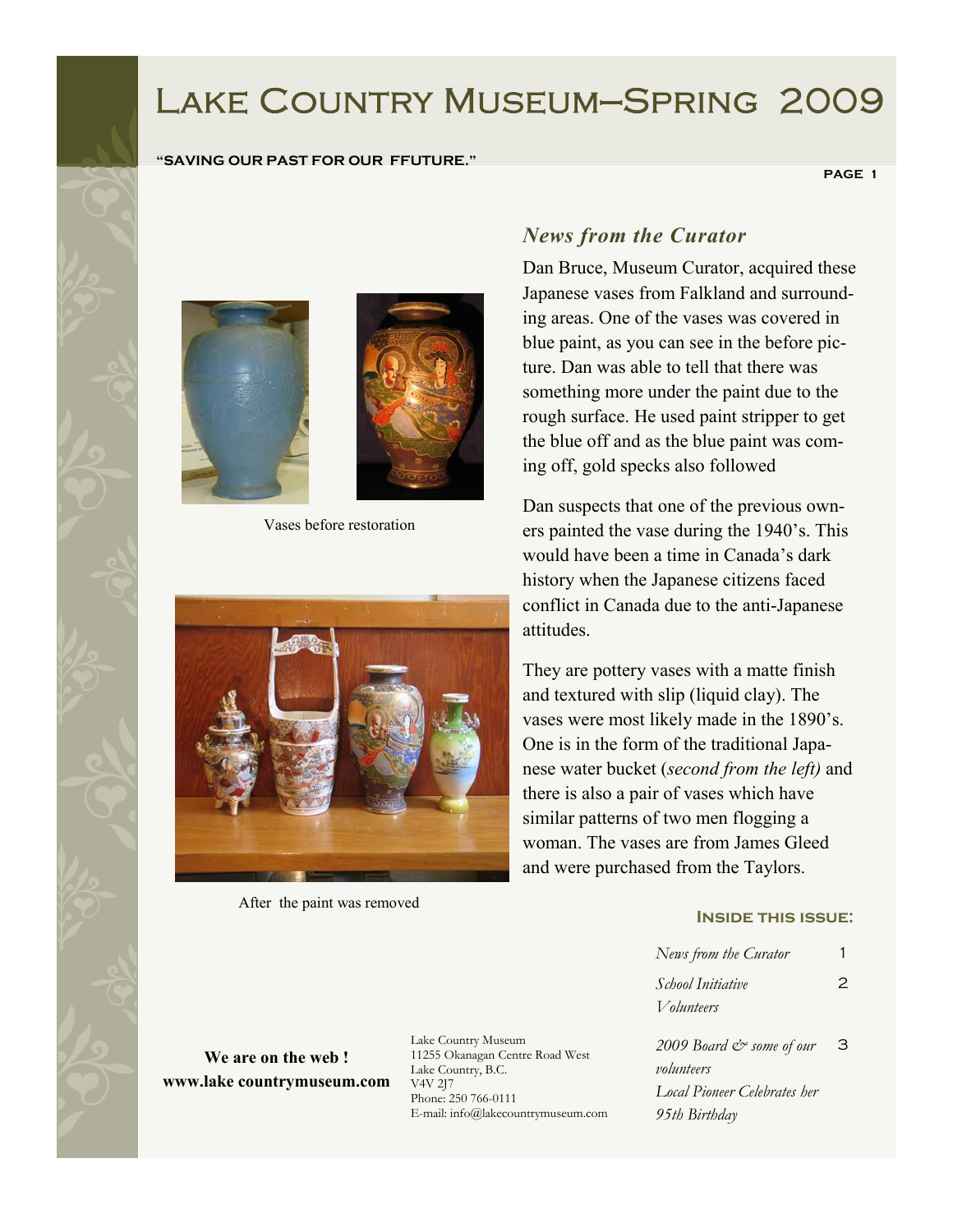#### *School Initiative*

The school program is being initiated by Val Regier and Karen Gibbons. The activities will be structured around the Grade 2  $\&$  3 curriculum but could be adapted for other grades.

Students will be divided into groups and guided through the Anne Land Room, the Nellie Carter Room, and the Wentworth Cabin. Proposed stations will include: *Indoor Life*; comparison of the General Store to a modern grocery store. *Outdoor Life*: scavenger hunt for artifacts, designing a brand. *Pioneer Life*; tour of the Wentworth cabin with discussion of the building and contents.



## *Volunteers*

Over the last few years, the museum has been fortunate enough to gain the services of a number of regular volunteers. At least six of these volunteers are not Board members but people who work on specific projects once or twice a week. These people come to the museum, or in some instances work on projects at home. Total volunteer hours at the museum in 2008 added up to 58.7 weeks of labour! Their work is greatly appreciated and ranges from accessioning and cataloguing, building and special projects, to web site management and the publishing of this newsletter.

If you would like to contribute in any way please contact Sonja MacCrimmon at the museum.

We always need volunteers.

## *Ok Centre Patio Café at the Museum*

The Ok Centre Patio Cafe is operated by Dawn Larden of Lake Country this year. Dawn brings over 30 years of experience cooking and we look forward to her new menu. She served High Tea at the Dingle House Restaurant in Victoria for many years and will be offering afternoon tea at the museum. Dawn was the owner of an Art Studio, teaching folk art painting classes so I'm sure she will have some of her works at the Tea House. Light lunches, desserts and ice cream will be served along with iced teas, coffees, and soft drinks. The Patio Cafe opened on May 15th this year so be sure to come and try some of Dawn's great offerings.



Dawn Larden